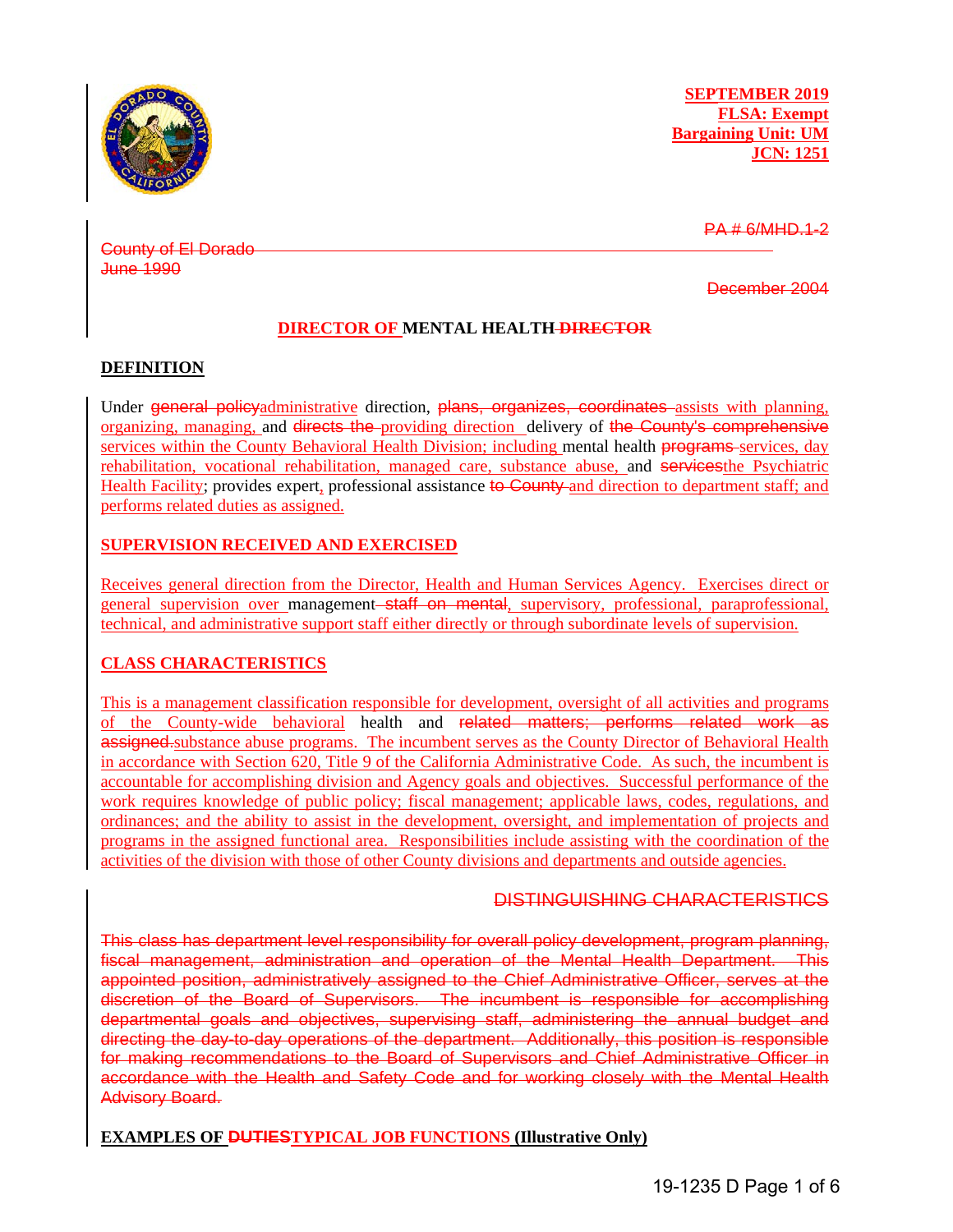Director of Mental Health Page 2 of 6

- **EXECT** Develops and directs the Plans, organizes, assigns, directs, reviews, and evaluates Behavioral Health programs, services, and related activities.
- Participates in the development and implementation of goals, objectives, policies, procedures, and work standards for the **Mental Health Department; prepares and administers the department's** budget and reviews spending plans for conformance with state allocationsassigned division.
- Plans, organizes, coordinates and directs through subordinate managers and supervisors, the provision of psychotherapeutic assessment and treatment services for children and adults referred for mental health services.
- Monitors mental, and evaluates assigned programs and activities to ensure compliance with applicable federal, state and local laws, regulations and contract provisionsthe provision of effective and efficient services to the community.
- Works closely with the Chief Administrative Officer, Board of Supervisors, Prepares and administers budgets for the Behavioral Health Division; assists with forecasting additional funds needed for staffing, equipment, and supplies; monitors and approves expenditures.
- Analyzes pending legislation affecting the Agency and recommends appropriate policy and program changes.
- $\triangleright$  Develops and implements management improvements and practices in the Division; makes recommendations on procedures, forms, and work flow; coordinates methods and procedures to ensure achievement of Division objectives.
- Consults with other County departments, a variety of public and private organizations, and citizen groups in developing programs and implementing projects to solve problems related to the mental health function; advises them on related issues and programs.
- Represents the County in meetings with state and federal licensing, regulatory, funding and other and outside agencies and groups.
- Determines priorities, reviews staff work and directs thein problem resolution, program development of management systems to evaluate programs and measure service effectiveness.
- Prepares and recommends long-range plans for County, and other services and programs; develops specific proposals for action on current and future County mental health needs activities involving mutual clients.
- **E** Monitors, evaluates and reports on the quantity and quality of departmental and contracted services; receives citizen input on quality of services Directs the selection, supervision, and work evaluation of assigned staff and provides for their training and development; makes recommendations regarding discipline, as needed.
- Assesses the mental health needs of the county and evaluates the effectiveness of existing programs; develops and implements new programs or modifies existing programs as needed.
- $\triangleright$  Conducts and integrates functions and activities of assigned programs; develops standards and methods of measurement of activities and work performance.
- Ensures coordination and cooperation of all program and administrative units and functions within the Agency, as well as with other county departments, contract agencies and fee for service providers.
- **Oversees the County's compliance and reporting requirements associated with state and federal** mandates.
- $\triangleright$  Prepares or reviews administrative, fiscal, and technical reports; prepares or directs preparation of information for the Chief Administrative Officer, Board of Supervisors, commissions, and state, federal, or other agencies.
- **EXECUTE:** Represents the Agency and County at regular state and regional meetings; attends local meetings of community groups, including the Local Behavioral Health Commission; participates on a variety of interagency committees.
- **Monitors Quality Improvement and Quality Management activities.**
- Receives and responds appropriately to inquiries, concerns and complaints-
- Oversees long- and short-range planning activities, including coordinating such activities with those of other political jurisdictions and agencies.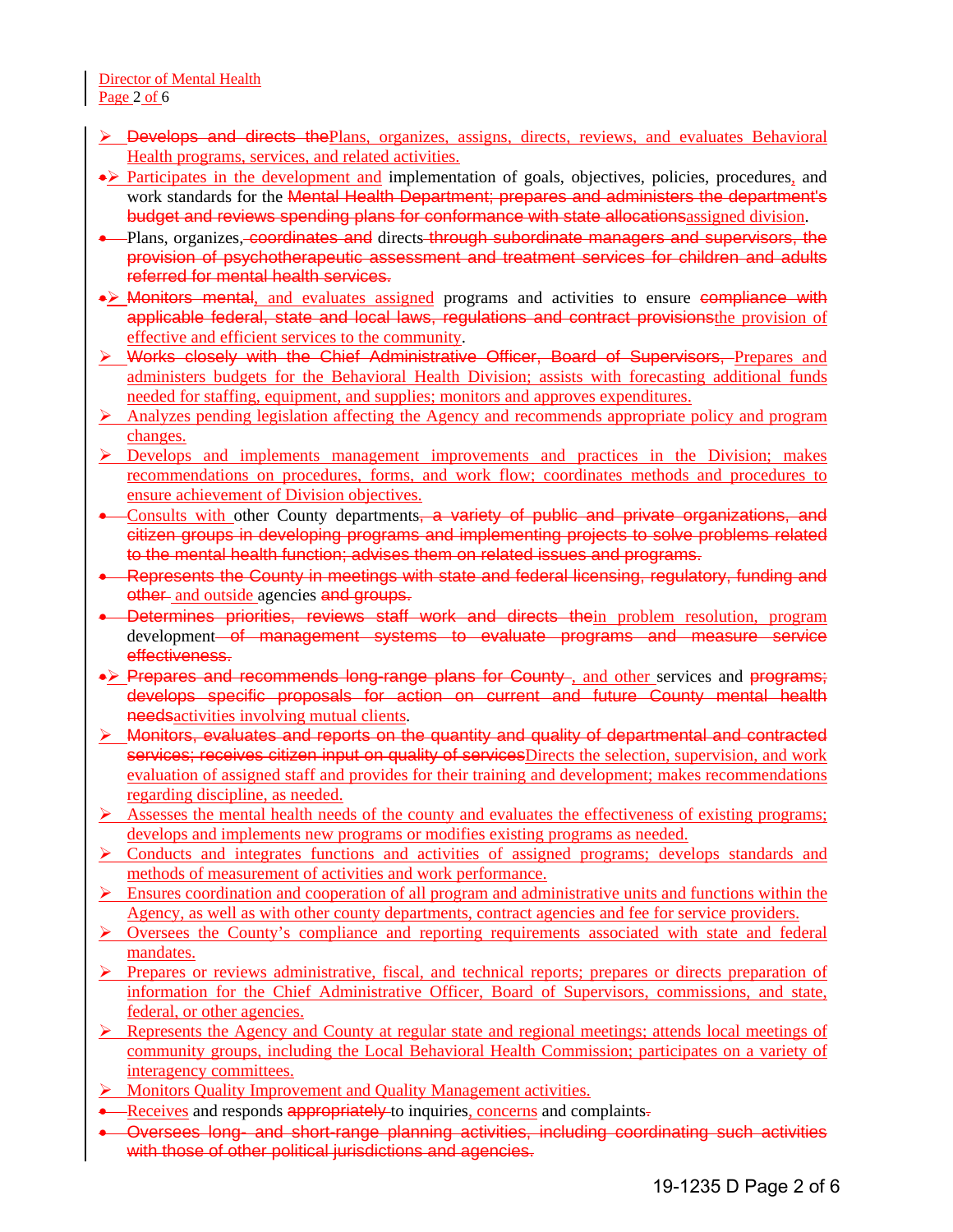- Reviews, evaluates and monitors the work of subcontractors, as necessary.
- Directs the preparation of and personally prepares variety of reports or presentations for County management or outside agencies.
- Monitors developments related to delegated regarding service area; evaluates their impact on County mental health operations and implements policy and procedure improvements.delivery.

Mental Health Director Page Two  $\triangleright$  Performs related duties as assigned.

### **QUALIFICATIONS**

### **Knowledge of:**

- $\triangleright$  Advanced principles and practices of behavioral health program design, planning, quality improvements, and current trends in delivery of mental health treatment in county and state mental health systems.
- $\triangleright$  Community needs assessment, resources, and organizations related to mental health care.
- Applicable federal, state, and local laws and regulations governing mental health, including Patients' Rights laws and regulations.
- Administrative principles and methods, practices including goal setting, programpolicy and budgetobjective development, work planning, and implementationbudget principals and practices.
- Advanced clinical standards of practice, and quality assurance and quality management functions.
- Advanced principles of mental health managed care and how it interacts with other health care sectors.
- $\triangleright$  Principles and practices of program management, including development, funding sources, grant proposal writing, planning, monitoring, evaluation, quality control, fiscal management, and administration.
- $\Theta$  Principles and practices of employee supervision. , including selection, training, evaluation and discipline.
- $\triangleright$  Principles, practices and Principles and techniques for working with groups and fostering effective team interaction to ensure teamwork is conducted smoothly.
- $\triangleright$  Techniques for providing a high level of customer service by effectively dealing with the public, vendors, contractors, and County staff.
- $\triangleright$  The structure and content of the English language, including the meaning and spelling of words, rules of composition, and grammar.
- Modern equipment and communication tools used for business functions and program, project, and task coordination.
- **EX** Computers and software programs related to community (e.g., Microsoft software packages) to conduct, compile, and/or generate documentation.

# **Ability to:**

- $\triangleright$  Plan, organize, administer, and direct comprehensive public behavioral health and substances abuses services within professional standards, legal requirements.
- $\Theta$  Plan, organize, administer, and coordinate a variety of complex inpatient and outpatient mental health programs and sources of funding impacting program and services developmentservices.
- o Applicable stateUtilize statistical and federal lawsdemographic information and administrative regulations governingdata to determine mental health facilities and servicesneeds.
- $\Theta$  Community organizations and resources dealing with Recommend comprehensive mental healthcrisis intervention policy and related programs based upon community needs, available resources,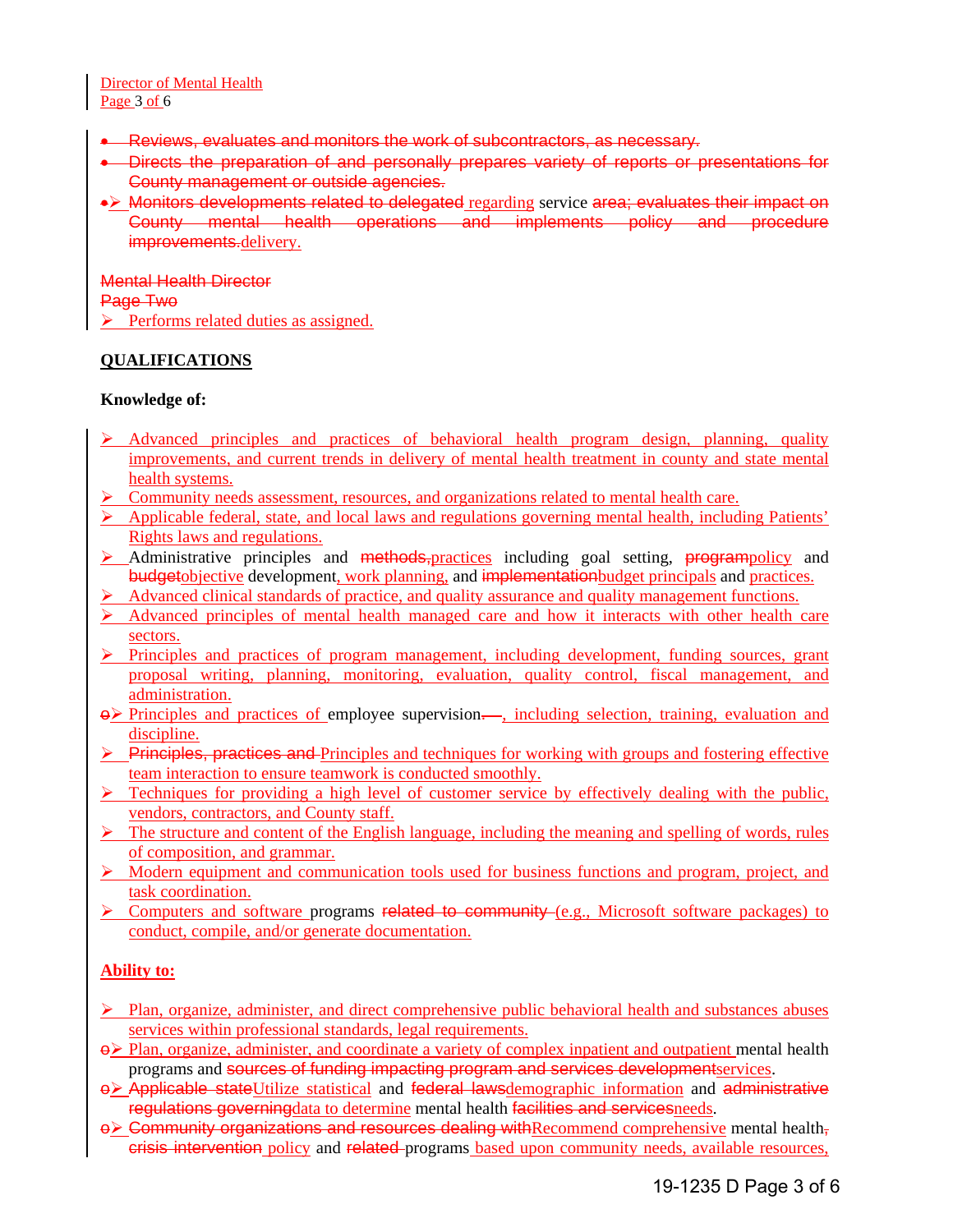and overall County priorities and policies.

- Social and political issues influencing programPlan, organize, direct, review, and evaluate the work of staff directly or through subordinate supervision.
- $\triangleright$  Develops goals and objectives and evaluates program effectiveness.
- $\Theta$  Provide for training and professional development and administration of staff.
- o Contemporary methods of psychotherapeutic assessment and treatment, and social casework methods and principles.
- $\triangleright$  PrinciplesIdentify program funding sources, and prepare or direct preparation of grant applications, proposals, contracts, and budgets.
- $\theta$ -Interpret, explain, and apply laws, regulations, and practices of contract administration and evaluation.
- o Client's legal rights.
- o Principles and practices of computer applications relatedpolicies relating to the work.

### **Skill in:**

- o Planning, organizing, administering, coordinating and evaluating a variety of complex mental health **services** practices and programs.
- o Selecting, supervising and evaluating staff and providing for their training and professional development.
- o Developing and implementing goals and objectives, policies, procedures, work standards and internal controls.
- o Understanding, interpreting, explaining and applyingAnalyze complex laws, rules and regulations affecting mental health facilities and services.
- o > Analyzing complex technical and administrative problems, evaluating alternative solutions and adopting evaluate alternatives, make sound judgments, and adopt effective courses of action.
- $\triangleright$  PreparingIdentify the cultural patterns influencing community mental health practices.
- $\Theta$  Prepare clear and concise complete reports, correspondence and other written materialscorrespondence.
- Exercising sound React calmly and professionally in emergency or stressful situations.
- $\triangleright$  Effectively represent the Agency and the County in meetings with governmental agencies; community groups; various business, professional, and regulatory organizations; and in meetings with individuals.
- $\triangleright$  Independently organize work, set priorities, meet critical deadlines, and follow-up on assignments.
- $\triangleright$  Effectively use computer systems, software applications, and modern business equipment to perform a variety of work tasks.
- $\triangleright$  Communicate clearly and concisely, both orally and in writing, using appropriate English grammar and syntax.
- $\Theta$  Use tact, initiative, prudence, and independent judgment within general policy, procedural, and legal guidelines.
- $\Theta$  Establishing and maintaining Establish, maintain, and foster positive and effective working relationships with a variety of citizens, public and private organizations, boards and commissions and County staffthose contacted in the course of work.

### **Other Requirements:**

Must possess a valid California driver's license. **Education and Experience:**

Must possess the required combination of education, experience and licensure as described in § 9 CCR 620 ofmeet the California Department of Mental Health requirement of education and experience as outlined in the California Code of Regulations–(on file in Human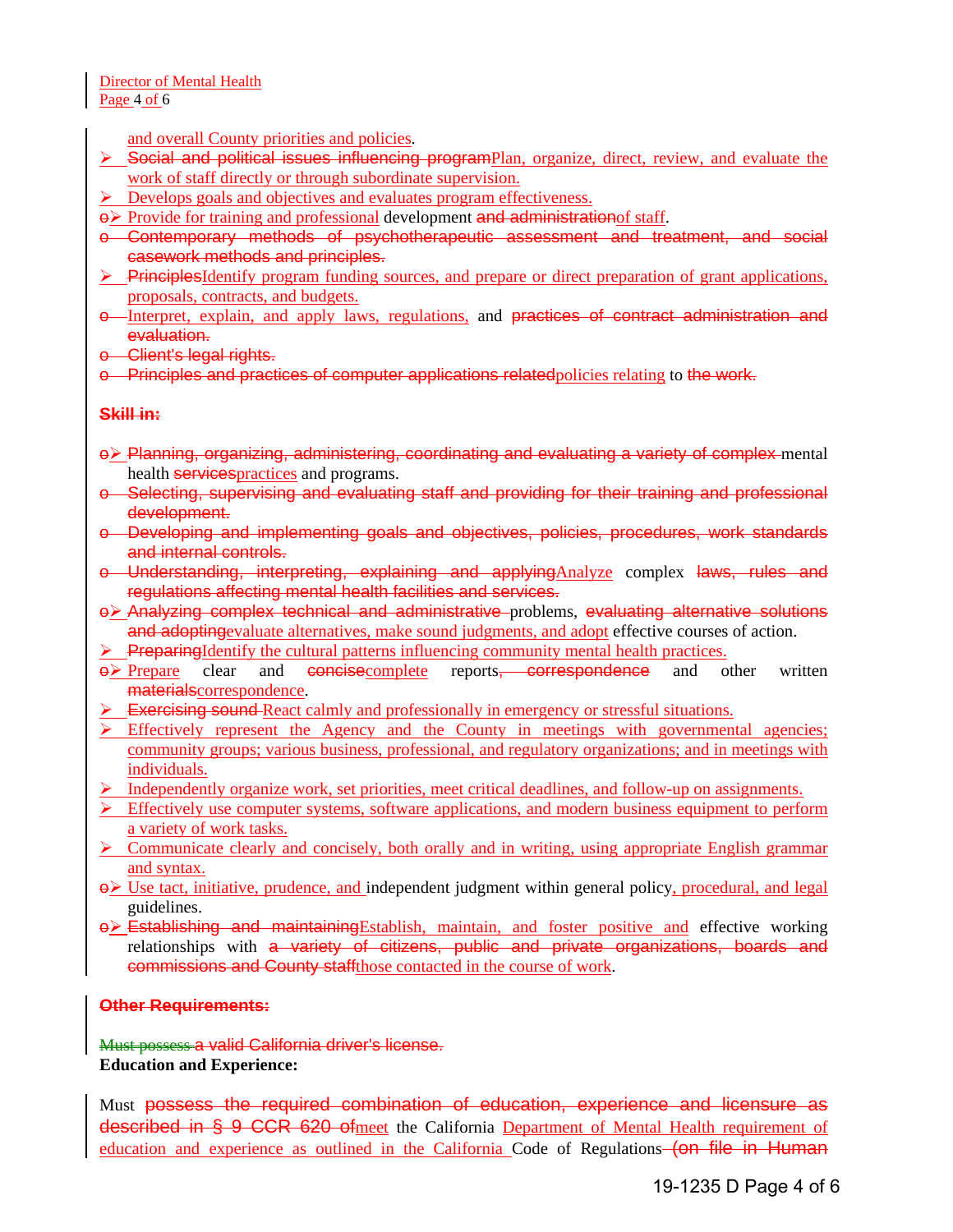Director of Mental Health Page 5 of 6

Resources)., Title 9, Rehabilitative and Development Services, Division 1, Chapter 3, Article 8, by having one of the following:

**NOTE:** The aboveThree (3) years of supervisory or management experience in public health, mental health, social services, or other social services related program;

#### AND

- (a) A physician and surgeon licensed in the State of California showing evidence of having completed the required course of graduate psychiatric education as defined in Section 623 to be supplemented by an additional period of two (2) years of training or practice limited to the field of psychiatry, one (1) year of which shall have been administrative experience; or
- (b) A psychologist who shall be licensed in the State of California and shall possess a doctorate degree in psychology from an institution of higher education. In addition, the psychologist shall have had at least three (3) years of acceptable clinical psychology experience, two (2) years of which shall be administrative experience; or
- (c) A clinical social worker who shall possess a master's degree in social work or higher and shall be a licensed clinical social worker under provisions of the California Business and Professions Code, and shall have had at least five (5) years mental health experience, two (2) years of which shall have been administrative experience; or
- (d) A marriage, family, and child counselor who shall have a master's degree in an approved behavioral science course of study, and who shall be a licensed marriage, family, and child counselor and have received specific instruction, or its equivalent, as required for licensure on January 1, 1981. In addition, the marriage, family, and child counselor shall have had at least five (5) years of mental health experience, two (2) years of which shall have been administrative experience. The term, specific instruction, contained in Sections 5751 and 5751.3 of the Welfare and Institutions Code, shall not be limited to school, college, or university classroom instruction, but may include equivalent demonstrated experience in assessment, diagnosis, prognosis, and counseling, and psychotherapeutic treatment of premarital, marriage, family, and child relationship dysfunctions; or
- (e) A nurse who shall possess a master's degree in psychiatric or public health nursing and shall be licensed as a registered nurse by the Board of Registered Nursing in the State of California, and shall have had a least five (5) years mental health experience, two (2) of which shall have been administrative experience. Additional post-baccalaureate experience in a mental health setting may be substituted on a year-for-year basis for the educational requirements; or
- (f) An administrator who shall have a master's degree in hospital administration, public health administration, or public administration from an accredited college or university, and who shall have at least three (3) years of experience in hospital or health care administration, two (2) of which shall have been in the mental health field. Additional qualifying experience may be substituted for the required education a year-for-year basis with the approval of the Department of Mental Health.

### **Licenses and Certifications:**

- Possession of, or ability to obtain and maintain, a valid California or Nevada Driver's License and a satisfactory driving record.
- $\triangleright$  Current and active licensure in the State of California based on qualifications are a typically accepted way of obtaining the as required.